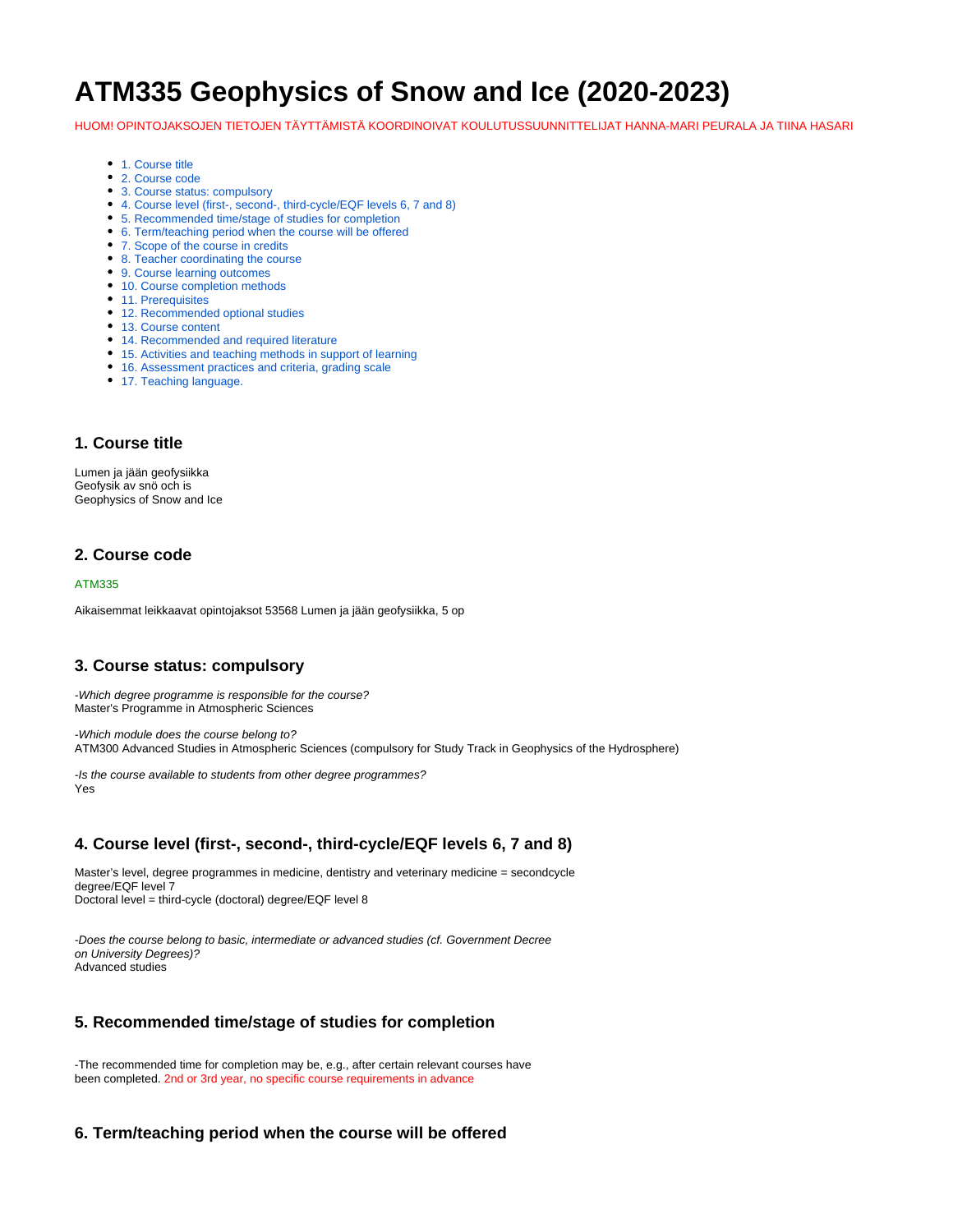-The course may be offered in the autumn or spring term or both. Spring term in general, (but 2017-2018 autumn) -If the course is not offered every year, this must be indicated here. Every 2n year, Autumn 2017, Spring 2019, Spring 2021.... -Specification of the teaching period when the course will be offered. III (in 2017 autumn it is II)

## <span id="page-1-0"></span>**7. Scope of the course in credits**

5 cr

### <span id="page-1-1"></span>**8. Teacher coordinating the course**

#### <span id="page-1-2"></span>**9. Course learning outcomes**

After the course students are able to:

- 1. Explain the general characteristics of snow and ice, their similarities and differences.
- 2. Resolve mathematically physical problems related to snow and ice.
- 3. Describe how snow and ice interact with the other components of hydrosphere, amosphere, and with the entire climate system.
- 4. Address questions such as: how important are snow and ice to ecosystems and society; what is the future of snow and ice?

#### <span id="page-1-3"></span>**10. Course completion methods**

The course consists of lectures, mathematical exercises and field exercise. At least 1/3 of the exercises must be completed. The field exercise can be compensated by laboratory work and report. Written exam is organised after the course.

#### <span id="page-1-4"></span>**11. Prerequisites**

Advanced undergraduate studies or BSc in natural sciences.

#### <span id="page-1-5"></span>**12. Recommended optional studies**

The first course in hydrology is recommended.

#### <span id="page-1-6"></span>**13. Course content**

- 1. Ice
- 2. Snow
- 3. Lake and river ice
- 4. Sea ice
- 5. Frozen ground
- 6. Glaciers

#### <span id="page-1-7"></span>**14. Recommended and required literature**

Required literature: Lecture notes

Recommended literature:

Leppäranta M. (2015) Freezing of lakes and the evolution of their ice cover.

Thomas D.N. (2017) Sea ice.

Leppäranta M. (2011) The drift of sea ice.

Cuffey K. & Paterson W.S.B. (2010) The physics of glaciers.

#### <span id="page-1-8"></span>**15. Activities and teaching methods in support of learning**

Lectures, exercises, laboratory work and a field trip. Students will have mathematical exercises and write a report based on fieldwork.

#### <span id="page-1-9"></span>**16. Assessment practices and criteria, grading scale**